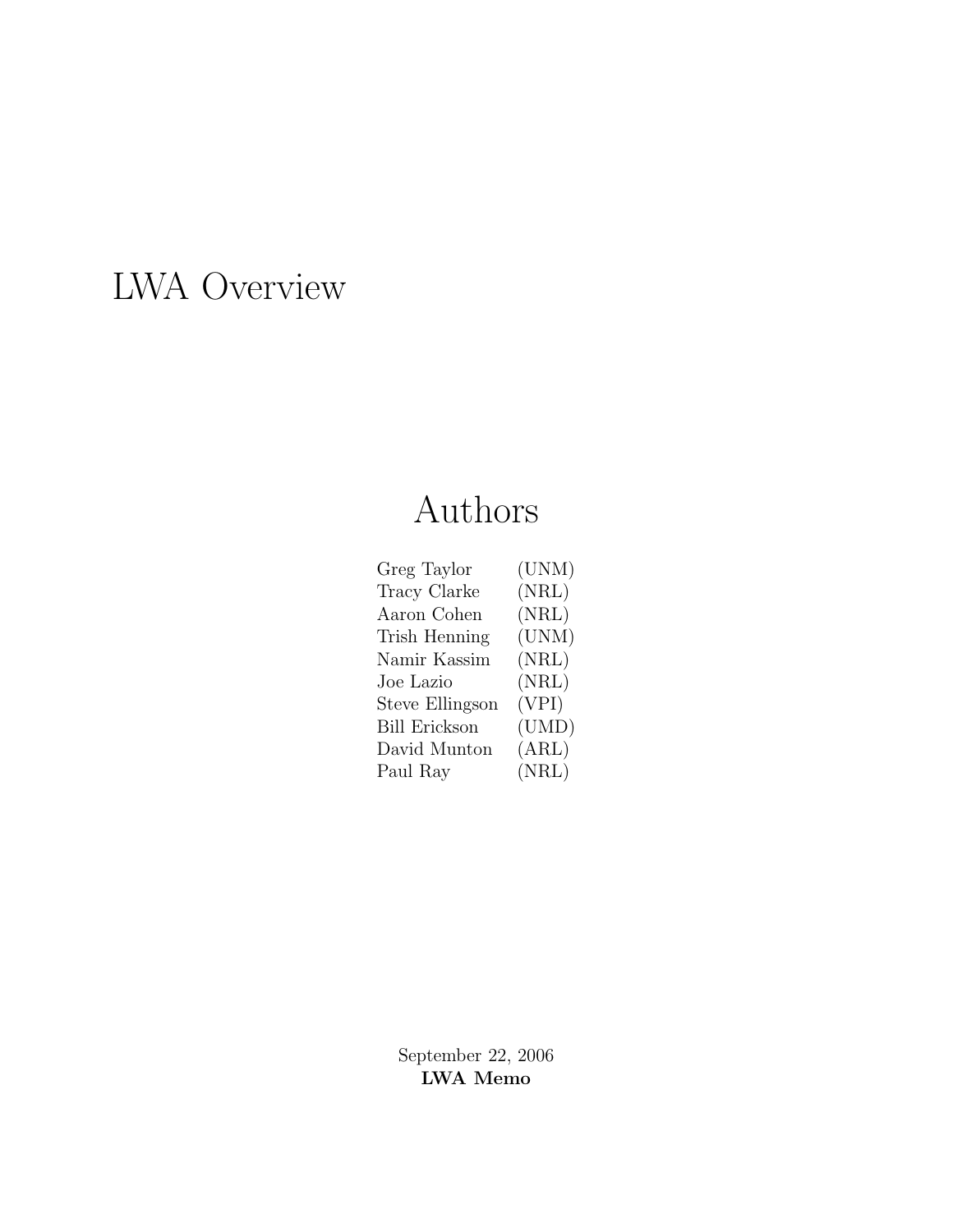# **Contents**

| 1 Introduction |  |                            |              |  |  |  |
|----------------|--|----------------------------|--------------|--|--|--|
|                |  | 2 Implementation Strategy  | $\mathbf{5}$ |  |  |  |
|                |  |                            | - 5          |  |  |  |
|                |  |                            |              |  |  |  |
|                |  |                            |              |  |  |  |
|                |  | 2.2 LWA Cost Model Summary | - 9          |  |  |  |
|                |  |                            |              |  |  |  |
|                |  | A LWA Milestones           | 12           |  |  |  |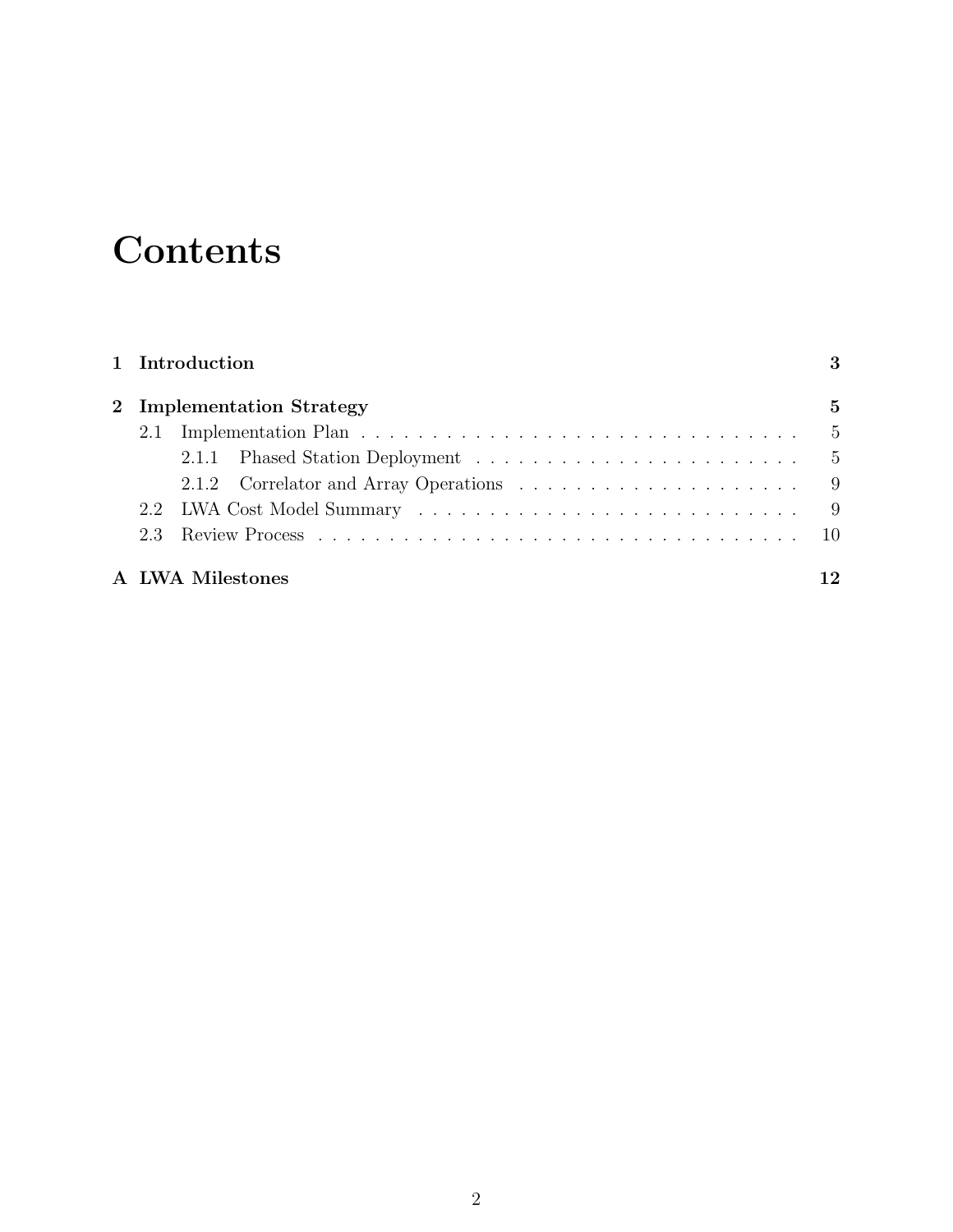# Chapter 1

### Introduction

The Long Wavelength Array (LWA) project will design, construct, and operate a next generation radio telescope with imaging power 2-3 orders of magnitude better than current or past capabilities at frequencies below the FM band. This document describes the organization of the effort and the development and construction issues for the overall instrument as well as the immediate effort based on initial funding.

We present an overview for a phased deployment of the LWA (a long term project) with a large field of view, excellent sensitivity, and high angular resolution. When completed the LWA will consist of 52 stations, where each station consists of 256 crossed-dipole antennas (see Fig. 1.1). Over the next 6-7 years we envision the immediate project (the Long Wavelength Intermediate Array or LWIA) to comprise about 16 stations and designed to provide a significant new capability to probe the ionosphere while also accomplishing important astronomy objectives.

A dedicated LWA science and engineering team will guide and oversee the effort with valuable contributions expected from all members of the Southwest Consortium (SWC) and other centers of expertise. Thorough reviews of the project will be held regularly and we anticipate annual funding for 6-7 years in order to complete the initial projoect which involves substantially completing the LWIA.

The LWA will be designed, constructed and operated with the guidance and support of the SWC, a group of universities and government laboratories currently consisting of the University of New Mexico, the Naval Research Laboratory, the University of Texas at Austin, and the Los Alamos National Laboratory. The SWC will play an active role in the LWA project through many inter-institutional activities, subcontracts and additionally funded efforts. The intent is that the LWA be seen as a SWC effort while contractually and legally it is represented by UNM.

This document is meant to be a planning document providing an overview of the implementation strategy for the Long Wavelength Array. Introductory material can be found on the web pages (lwa.unm.edu). More complete technical descriptions of subsystems can be found in the LWA memo series (http://www.ece.vt.edu/swe/lwa/).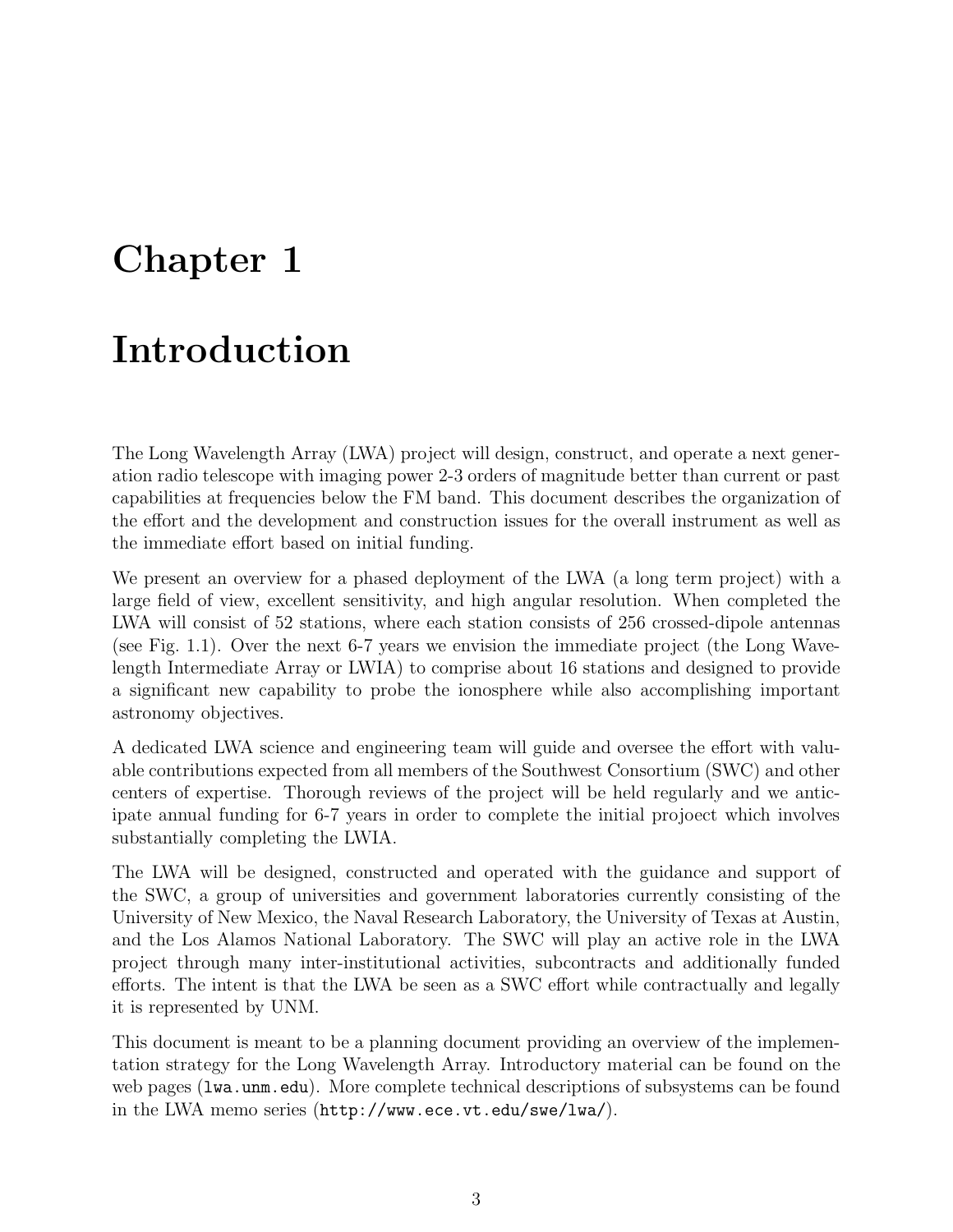

Figure 1.1: Top left: Hydra A as a sample Active Galaxy that has been imaged by the VLA at both short and long wavelengths. Top Right: sideview of a primary antenna element. Middle: schematic of an LWA station and core. Bottom: full array and central array overview. Station locations shown are not exact.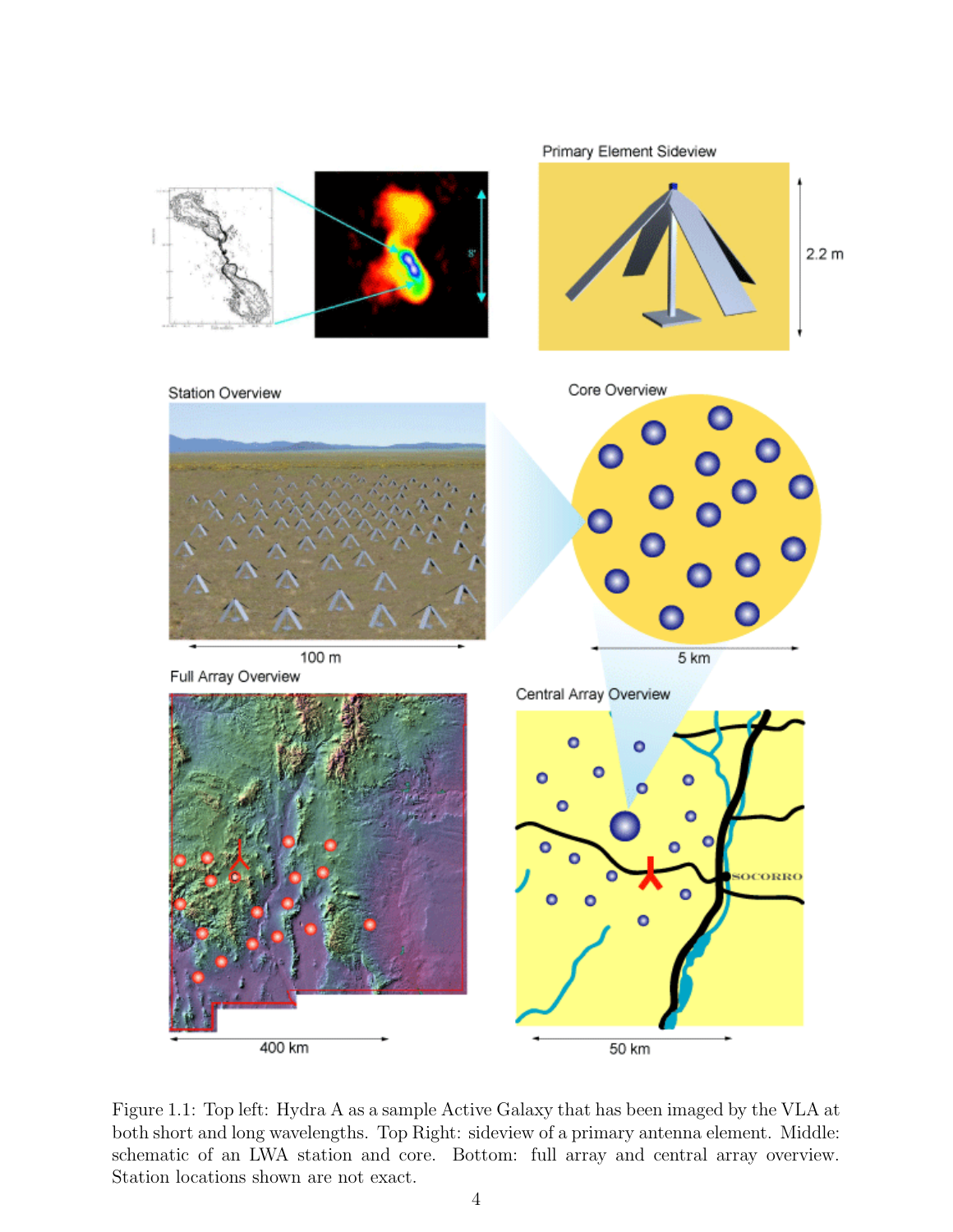### Chapter 2

### Implementation Strategy

#### 2.1 Implementation Plan

In order to meet the goals of the LWA effort, we envision a phased development effort. Thus, initial system-level issues (receiver designs, calibration, imaging, etc.) are addressed through implementations using minimum-risk, proven component technology. At the same time, development of new subsystems will be carried out to enable reaching the desired instrument performance (e.g., we plan to implement a narrowband beamformer and data recorder for the first LWA station, and to defer the full-bandwidth beamformer to the second station). When more capable subsystems are ready, the existing stations will be retrofitted.

A general philosophy of the project will be to retain operational capability at all times. That is we will operate the LWDA while we are building the LWA1. Then we will operate LWA1 while building LWA2. We will operate LWA2 while retrofitting LWA1, etc. This will be important for student training, software development, and continued scientific productivity.

#### 2.1.1 Phased Station Deployment

The three initial phases of the LWA characterize the development timeline of the instrument and of necessity span multiple funding years (see Table 2.1).

Site selection is an important aspect of the implementation plan for each Phase of the LWIA. The basic procedure that we will use to evaluate and select sites is:

Identify candidate sites from maps showing available land and road access.

Evaluate available power and fiber access (see cost estimates below).

Evaluate the  $(u, v)$  coverage that the site will provide.

Perform a quick physical survey of the site to identify any obvious problems due to terrain, occupation and location.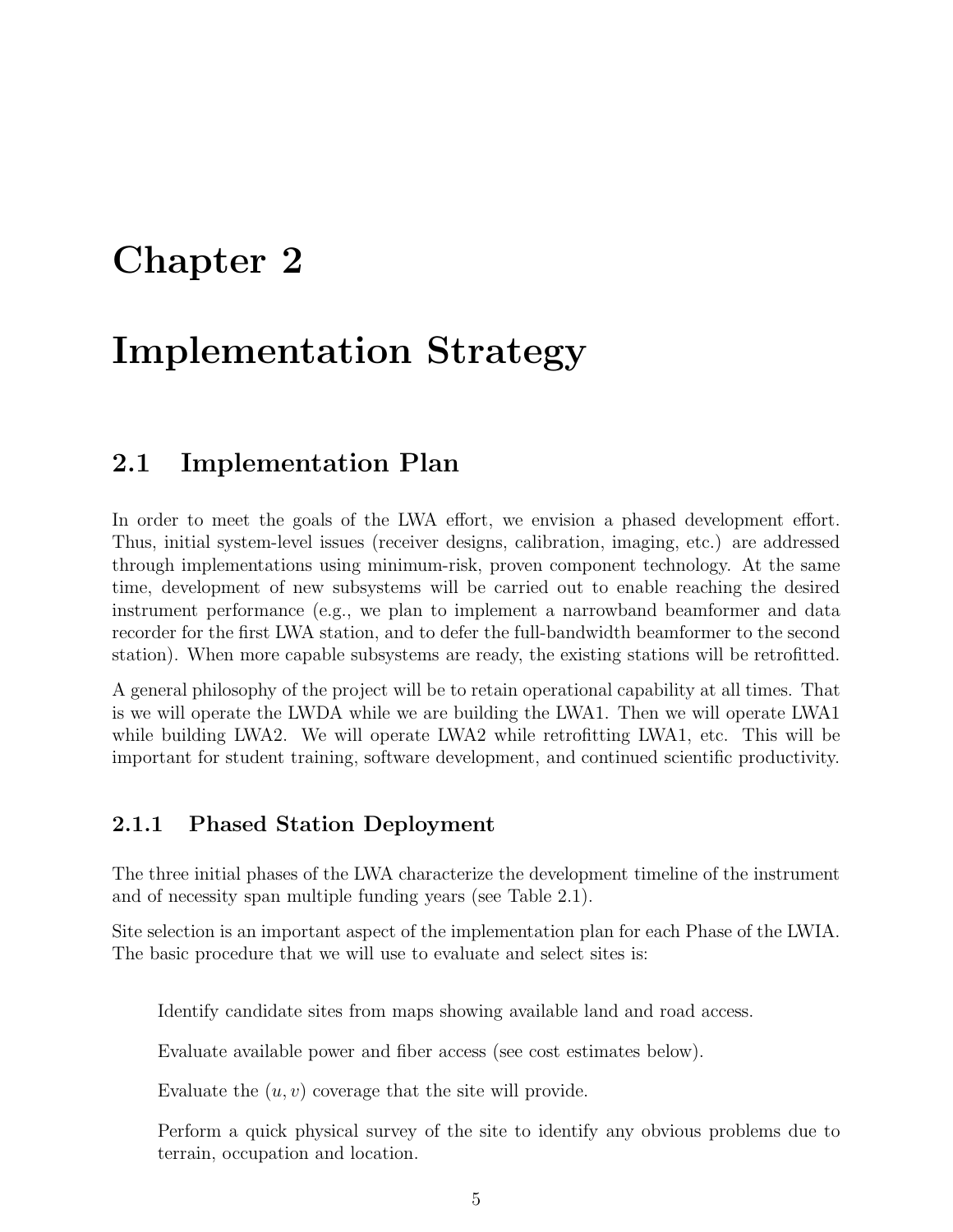|  |  | Table 2.1: LWA Phased Development |
|--|--|-----------------------------------|
|--|--|-----------------------------------|

| Time      | Phase            | Description                        | <b>Total Stations</b> | Acronym          |
|-----------|------------------|------------------------------------|-----------------------|------------------|
| 2006      | $\left( \right)$ | Existing 74 MHz VLA and LWDA       |                       | <b>VLA/LWDA</b>  |
| 2006-2008 |                  | Long Wavelength Array Station 1    |                       | LWA1             |
| 2008-2009 | Ib               | Long Wavelength Array Station 2    | 9                     | LWA <sub>2</sub> |
| 2009-2010 | H                | Long Wavelength Intermediate Array | 9                     | <b>LWIA</b>      |
| 2010-2011 | H                | Add LWA Core to LWIA               | 16                    | <b>LWIA</b>      |
| 2010-2011 | <b>IIIb</b>      | LW Operations and Science Center   |                       | <b>LWOSC</b>     |
| 2011-2015 | IV               | Long Wavelength Array              | 52                    | LWA              |

Make a detailed physical site survey.

Conduct initial RFI monitoring (minimum 2 hours).

Conduct detailed RFI monitoring (minimum 24 hours, maximum TBD).

At this time we do not know if an Environmental Impact Statement (EIS) will be necessary for any station, or group of stations. A UNM lawyer is being engaged to look into this situation futher. It may be that an Environmental Assessment (EA) is sufficient. If an EIS is required then that may take three years or more and can be quite expensive. Determining what certifications are needed for the sites is an important task for the project office in year one.

A preliminary configuration study has recently been presented by Cohen et al. (2006; LWA memo No. 55). This study provides two possible configurations for the LWIA, and preliminary station locations for the LWA. The establishment of the LWA stations will be an iterative procedure.

Phase I: The implementation of the first two LWA stations occurs in the initial 18 to 24 months of the effort. Long Wavelength Array station 1 (LWA1) will benefit from experience developed on the LWDA, and have greater capabilities, in particular the antennas will be tunable over the band from 20-80 MHz, but with limited bandwidth. LWA2 will be a demonstration station using updated technology that has improvements over LWA1 such as increased bandwidth. The LWA1 and 2 will also work with the VLA operating at 74 MHz. These two elements will enable us to do the bulk of the validation of the LWA system concepts, and of the basic engineering designs.

Also during this phase, we will begin performing a limited set of experiments, including: 1) single-station based all-sky monitoring for anticipated radio transient phenomena including from ultra-high energy cosmic rays and gamma-ray bursts; 2) surveying the cold interstellar medium through low frequency radio recombination lines; 3) conducting deep integrations to verify the expected noise performance and to gauge the capability of subsequent phases to achieve much deeper thermal noise limited sensitivities. We will begin development of an angle-dependent ionospheric calibration method, wide field imaging, and will develop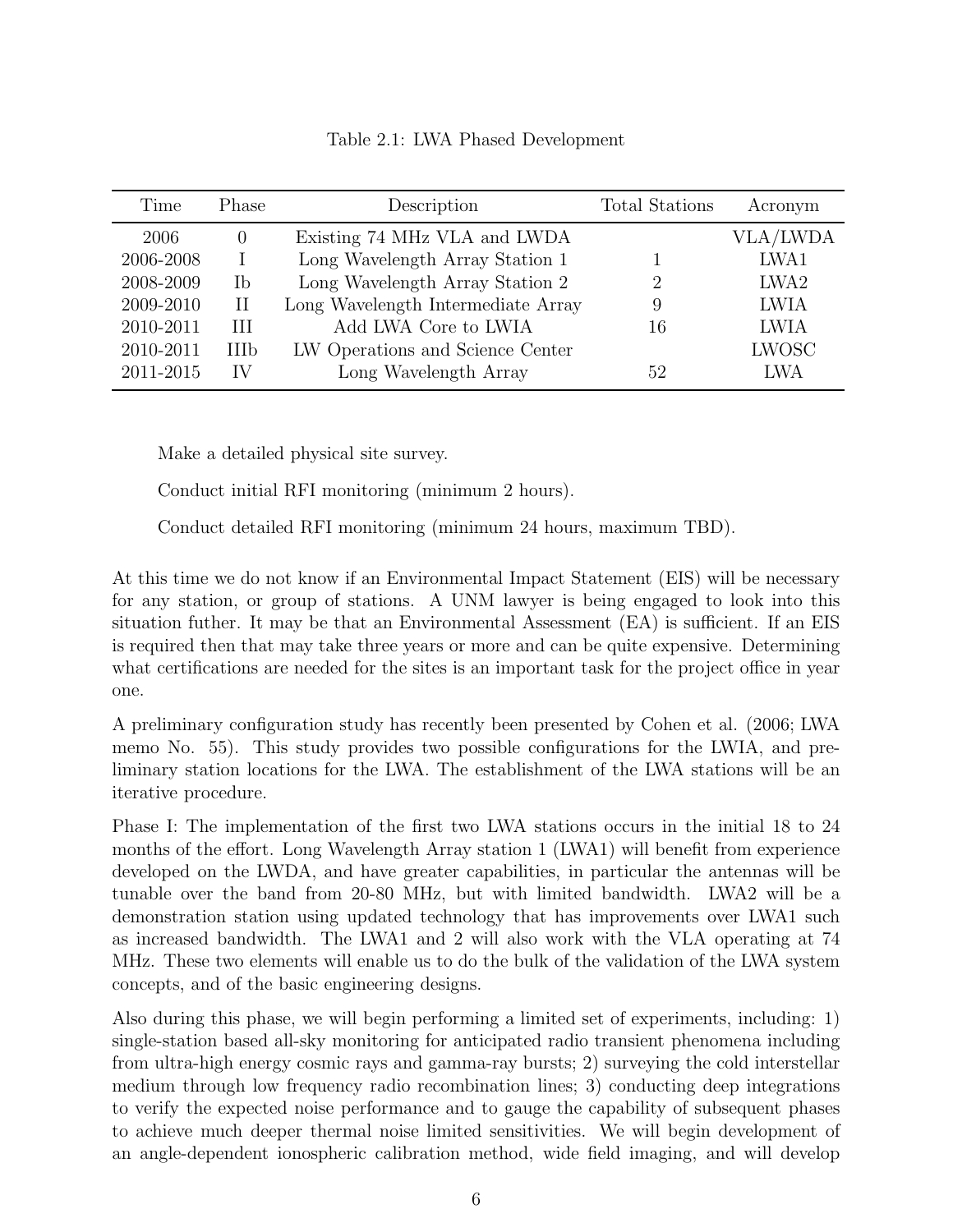single-station based RFI avoidance and mitigation strategies. See also the science case for the various phases of the project presented in Appendix A.

In general we want to be developing several sites at once. In this way once we are ready to build the next station we will have options to choose from, even if a site is held up or is shown to be unacceptable for unforseen reasons.

LWA1 is being sited at the VLA, where the LWDA currently resides. An initial build of 16-32 "stands" (where a stand is a pair of crossed dipoles) may occur colocated with the LWDA. When we are ready to build out to 256 stands we anticipate removing the LWDA.

Site selection of LWA2 (with more than one possible option) should begin soon after the first year of ONR funds are available. For this second site we would like to push to baselines beyond A configuration, thus enabling new scientific projects beyond the capability of the current 74 MHz system on the VLA (including Pie Town). The addition of this station will also allow us to test the feasibility of going to 400 km baselines as planned. Having this data available will allow us to begin working on the software to handle long baselines. To complement the VLA+PT, a southern site is preferable (see Fig. 2.1). Sites that should be evaluated are those near Dusty and Horse Springs. Both sites have been considered for the EVLA-II. Further simulations of the  $(u, v)$  coverage, as well as RFI surveys, and assessment of the feasibility of obtaining power and communications to the sites, will be needed for the evaluation.

A possible location for LWA3 is at Sevilleta, a research property owned by UNM. This has the advantage of going to 100km baselines so that we can assess the number of compact, high brightness sources available for study. A preliminary analysis, based on VLA 74 MHz observations, suggests that there should be hundreds of extragalactic radio sources that are sufficiently strong and compact to be detected on baselines of order 100 km. A station at Sevilleta would allow us to validate this study and provide justification for further expansion of the LWA (or conversely indicating that a substantial review of LWA requirements is in order). Fiber and power are available at relatively low cost for this site, though studies are needed to understand the RFI environment, availability of suitable land, etc.

Sites that have a ready internet connection, such as perhaps a site near Water Canyon, or at Sevilleta should also be considered for early deployment. Finally, there are two prospective locations for the LWA core - one past the end of the North arm, and one past the end of the West arm. We may want to build an LWA station at one or both of these locations in order to gain familiarity and inform the choice for siting the core during Phase III. These could be possible locations for LWA4 and LWA5.

Phase II: Building to both long and intermediate spacings for the Long Wavelength Intermediate Array (LWIA) is the following 36 months of effort. At the completion of this phase, we expect between seven and nine stations operating in the frequency range 20 and 80 MHz, with a target bandwidth of 32 MHz. The LWIA should be able to operate in concert with some of the VLA antennas at 74 MHz in order to provide new scientific capability and allow for testing calibration algorithms. By the end of Phase II, the stations should also be capable of limited scientific operation independent of the VLA. Independence from the VLA will allow exploration of frequencies besides 74 MHz, and more flexible scheduling.

During this phase, we should be able to achieve sub-arcminute imaging at 60 MHz, and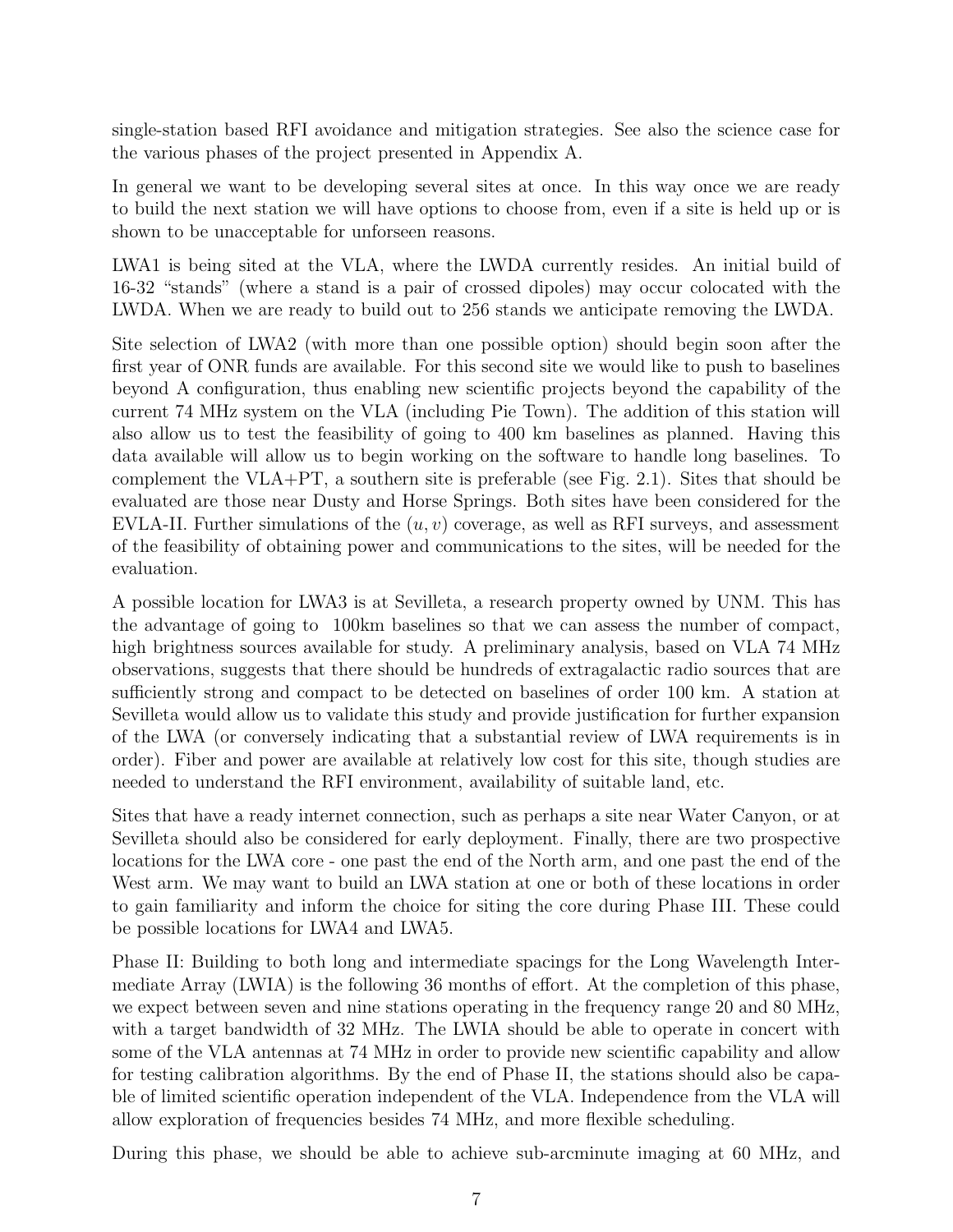

Figure 2.1: An illustration of the  $(u, v)$  coverage provided by an antenna station for a source at a declination of 45◦ . Left The VLA combined with a station at Horse Springs. Middle The VLA-Pie Town link for comparison. Right The VLA combined with stations at Pie Town and Horse Springs (Courtesy of A. Cohen).

will be able to begin investigating long-baseline (200 km) calibration. We expect to be able to explore acceleration physics in bright 3C objects including supernova remnants, radio galaxies, and clusters of galaxies, and to search for extra-solar planetary systems at low frequencies. In addition, we will test and evaluate long baseline ionospheric calibration methods, and will develop techniques for interferometer-based RFI mitigation to complement station-based techniques. Studies of ionospheric physics should begin to ramp up as data becomes available on new scales.

Phase III: Completion of the LWIA by the addition of the Long Wavelength Array Core (LWAC) begins in the final years of the LWIA project. With the partial completion of this phase, we expect to add seven stations with LWIA characteristics, bringing the total number of stations to between 14 and 16. This phase includes developing a centrally condensed ( 10 km) core of stations to remove the dependence on the 74 MHz VLA, which is used as a surrogate core in the earlier phases of the project.

In this phase, we should be able to achieve routine full-field imaging out to 200 km baselines at the full range of LWA frequencies. This will enable us to probe acceleration processes in larger samples of sources including moderate strength supernova models; study space weather and the radio characteristics of Coronal Mass Ejections, and other solar bursts and flares, complementing lower frequency, space-based measurements with the Solar TErrestrial RElations Observatory (STEREO); and explore capabilities for geomagnetic storm prediction based on ground-based, LWA observations. In order to do all this, we will develop techniques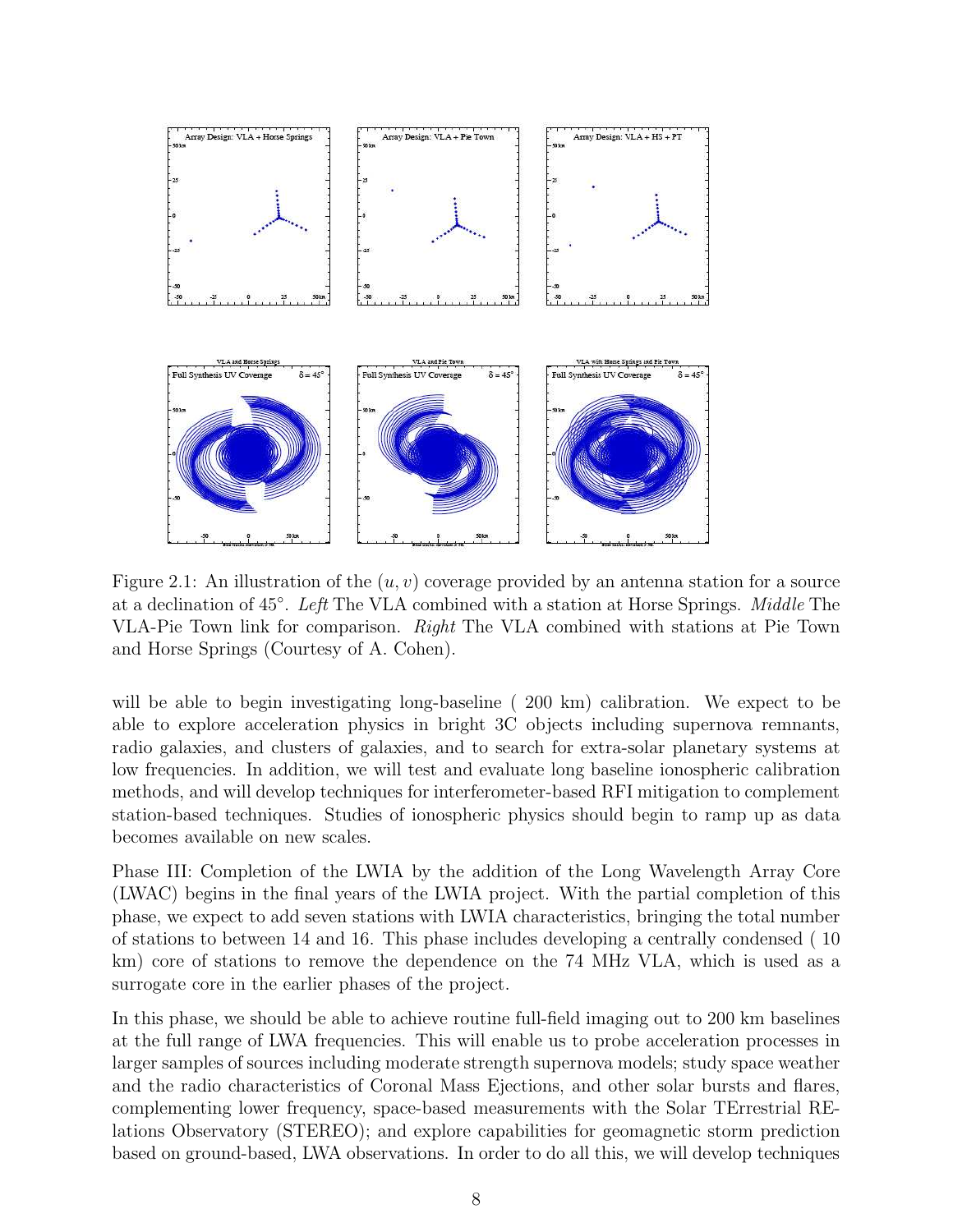for ionospheric calibration and RFI mitigation that permit full field-of-view, near-thermal noise limited imaging across the LWA frequency band of remnants, radio galaxies, and diffuse emission from galaxy clusters; explore acceleration, turbulence and propagation physics of the interstellar medium; study Galactic center magnetic fields, and use HII region tomography to map the 3D distribution and spectrum of Galactic cosmic rays; perform deep, wide-field searches for transients (e.g., Galactic center and magnetar radio transients); study ionospheric waves, turbulence, and small-scale structure, probe capability of LWA real-time ionospheric model to test theater predictions of global ionospheric models.

Phase IV: Although beyond the scope of the first increment of funding and time, here we give a brief description of Phase IV. In this phase stations will continue to be added to the core. At the same time, more distant stations will be added, gradually increasing the maximum baseline length to 400km. The correlator will need to be increased in capability by an order of magnitude to handle the increase in stations from ∼16 to 52.

#### 2.1.2 Correlator and Array Operations

During Phase I we plan to employ a software correlator, and will make limited use of the VLA correlator. Engineering tests making use of the VLA correlator will need to be coordinated with NRAO. Astronomical observations with the VLA correlator will need to be formally proposed to NRAO for. The details of these arrangements have not yet been established. The software correlator is likely to be implemented at the LWA site. In Phase II we will begin work on a hardware correlator that can handle the needs of the LWIA.

A control building connected by fiber to the LWIA stations will need to be established toward the end of Phase I. The control building will house the correlator, a small inventory of spare parts, and provide some workspace for basic repairs. To reduce communications costs and travel time, the control building should be fairly close (less then 30 km) to the center of the array, but it may be desirable not to locate it near the LWAC to avoid self-generated RFI (or to reduce the level of shielding required). The control building must also not produce any emissions that would be harmful to VLA antennas, or any other radio astronomy projects. Access to communications and power are essential, and good roads are highly desirable.

In 2010 we should consider the conversion of the project office at UNM into the Long Wavelength Operations and Science Center (LWOSC). The LWOSC might house the archive for the LWA and provide processing capabilities for routine pipeline calibrations. Alternatively it might be more practical to house the archive and a cluster at the High Performance Computing center at UNM.

#### 2.2 LWA Cost Model Summary

Here we provide very rough estimates of the cost of:

a) Acquiring the land for a station (surveys, evaluation, etc.)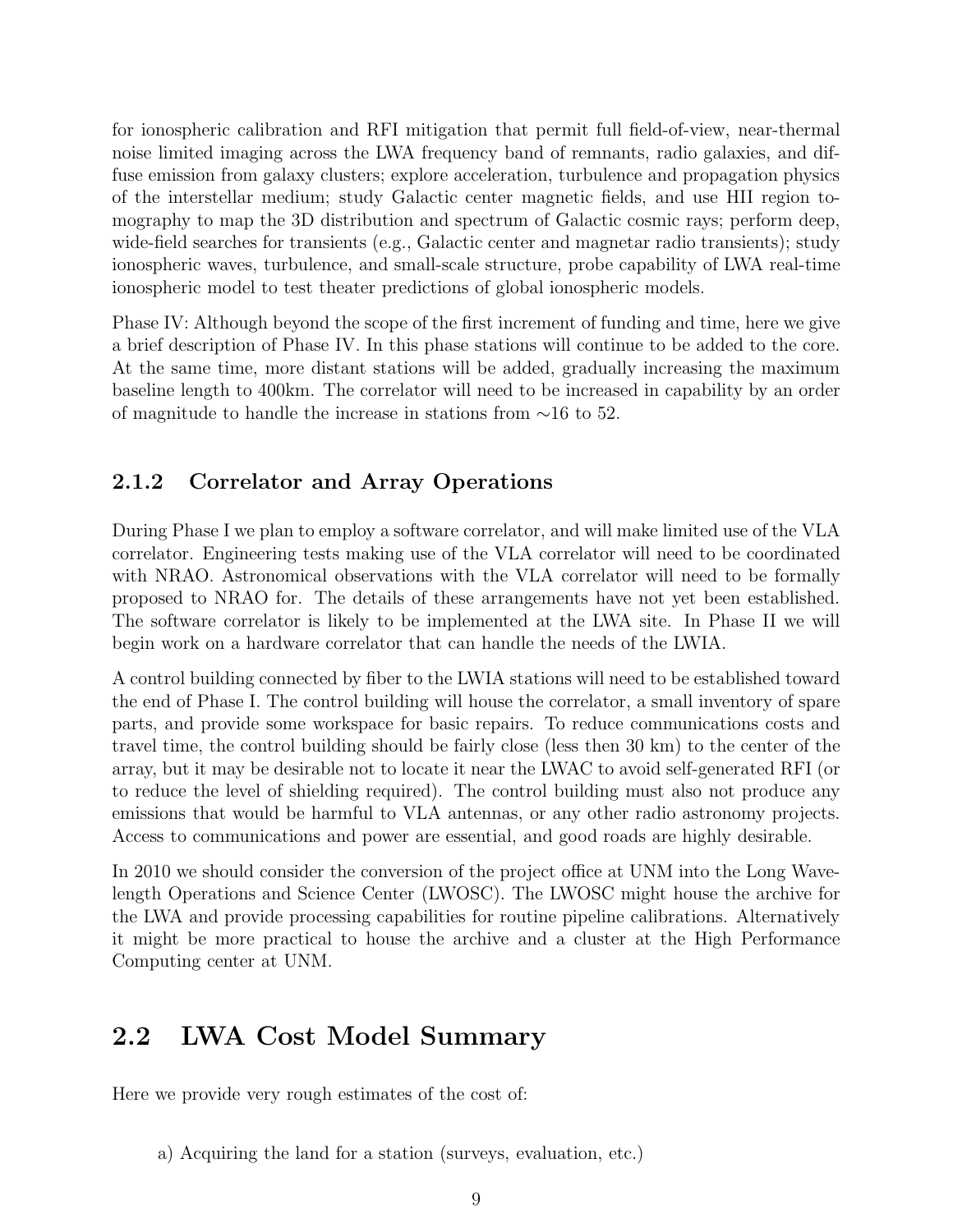- b) Infrastructure costs (power, fences, etc.)
- c) Communication costs for the station (fiber)
- d) The LWA station hardware

a-d scale up by N where for the LWIA+LWAC  $N=14-16$ , assume some average cost for the fiber run.

- e) Correlator
- f) Central Processing Facilities including archive
- g) project management
- h) operations (power, maintenance, etc.)
- i) software

We estimate that LWA1, if designed/built according to the Strawman Design Document, will have a credible "pile of parts" cost somewhere between \$836K and \$997K (Ellingson 2006; LWA memo 45). The same analysis leads us to an estimate of about \$723K for LWA2 assuming large-quantity pricing (which means we either buy large quantities or get equivalent discounts). These estimates assume no significant progress in cost reduction; however the analysis points to analog receivers (ARXs), digital receivers (DRXs), and antennas as items for which cost reduction could have significant impact. The biggest unknown uncertainty overall is the cost of digital receivers (DRXs). Development costs are not included in the above estimates.

The infrastructure for LWA1 is largely in place though it may cost another \$25K for installation of antennas and cabling. For LWA2 the infrastructure costs are estimated at \$60K (Gerstle 2006; LWA memo 48), but will depend on the distances required for roads, power, and fiber runs. Based on our experience with the LWA1 site, the cost is about \$40K/mile with the breakdown being \$32K/mile for power and fiber on overhead lines, and \$8K/mile to grade a road.

#### 2.3 Review Process

We plan for regular reviews, especially in the initial stages of the project. As a baseline schedule, we envisiage the following:  $(IoF =$ Initiation of Funding) LWA1 Requirements review -  $I \circ F + 1$  month

 $CoDR - IoF + 3$  months PDR -  $I$ o $F + 10$  months CDR -  $I$ oF + 20 months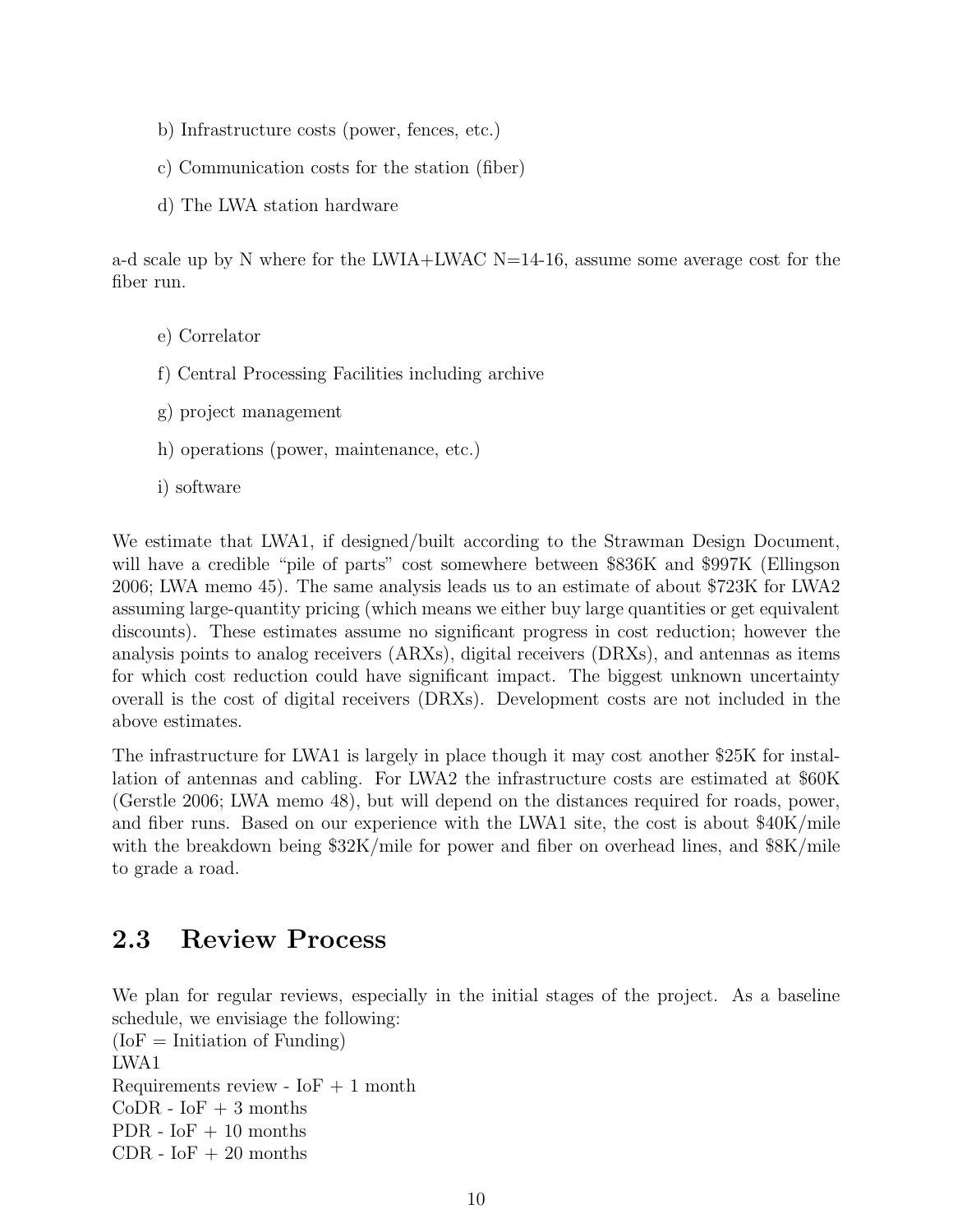LWA2 Requirements review -  $I$ o $F + 24$  month CoDR -  $I$ oF + 27 months PDR -  $I$ oF + 36 months CDR -  $\ensuremath{\mathrm{IoF}}$  + 48 months

More detailed review structures will be provided by the Project Office. As LWA2 would be close to the "final" design, additional station construction would proceed on a much more rapid pace, with less need for such reviews.



Figure 2.2: A big blade prototype at the LWA site for testing with the 16 LWDA stands in the background taken in August 2006 after a series of heavy rains watered the Plains of San Augustin.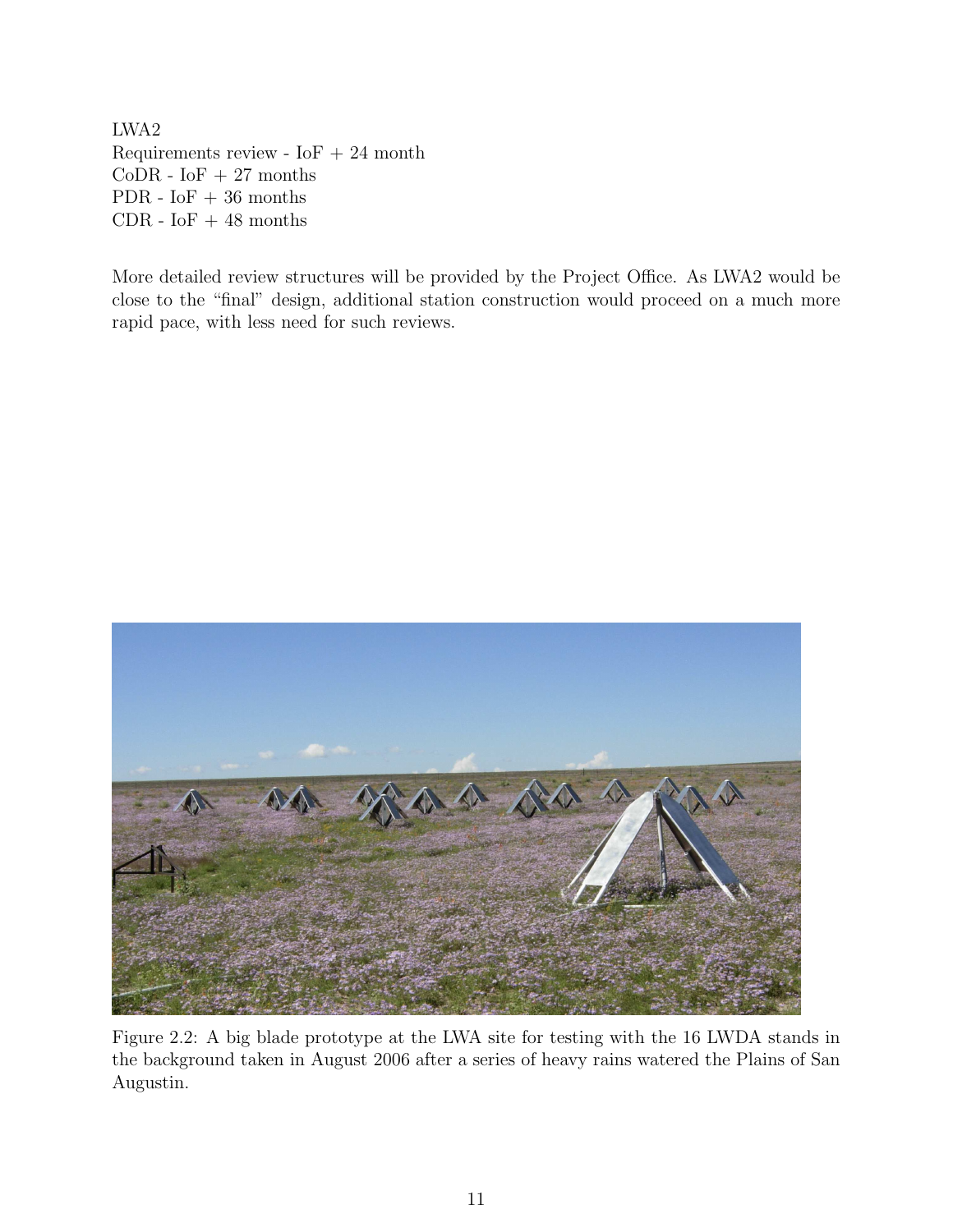# Appendix A LWA Milestones

Milestones attached as pdf.

September 22, 2006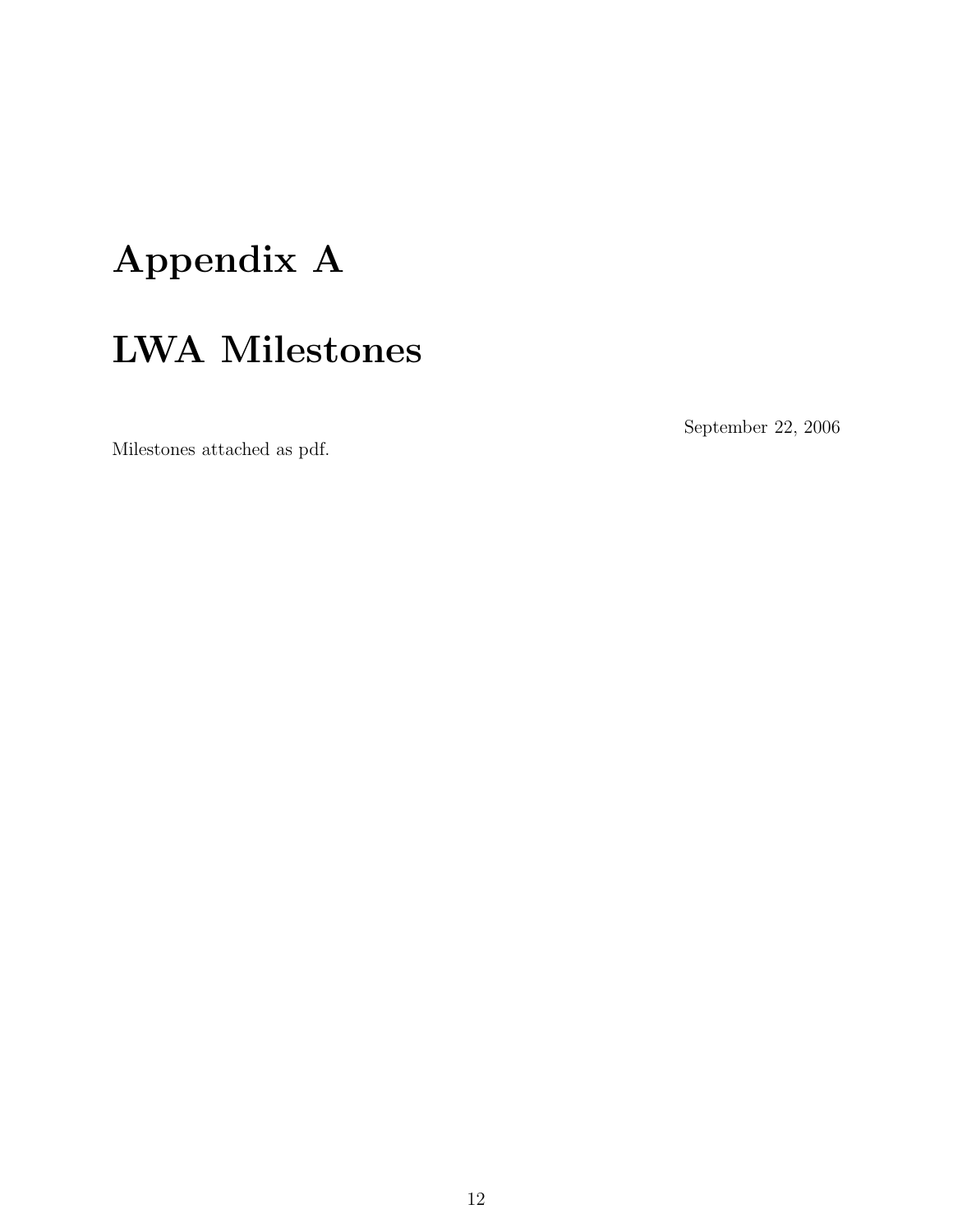#### **Long Wavelength Array (LWA) Milestones**

#### **LWA Phase I** (LWA1 and LWA2): 2 stations  $- \leq 100$  km baselines.

- $\triangleright$  Technical approach/challenges/capabilities
	- o Construct two dipole-based stations to gain experience
	- o Single-station based all-sky transient monitoring
	- o Conduct deep integrations to verify expected noise performance
	- $\circ$  Expected sensitivity & resolution: [20,80]MHz, [19,9] mJy, [31,8]"
- $\triangleright$  Scientific capabilities
	- o Transients
		- **Prompt emission from GRBs (Usov & Katz 2000, Sagiv & Waxman 2002)**
		- Ultra-high energy cosmic rays (Falcke et al. 2005)
		- o Radio Recombination Lines (RRLs) from the largest atoms (Payne et al. 1994)
		- o With the VLA high resolution imaging of isolated, bright sources at 74 MHz
			- Includes: Cyg A, Cas A, Tau A, Vir A, Per A, Her A (Gizani et al. 2005, Lane et al. 2004).

#### **LWA Phase II (LWIA): ~6-7 stations -** ≤ **200 km baselines [~9 total]**

- $\triangleright$  Technical approach/challenges/capabilities
	- o 6-7 new stations
	- o Baselines ≤ 200 km
	- o First sub-arcminute imaging below 74 MHz
		- Imaging comparable to VLBA, early 74 MHz system (Kassim et al. 1993)
	- o With the VLA first full-field mapping at 74 MHz out to 200 km.
	- $\circ$  Expected sensitivity & resolution: [20,80]MHz, [4,2] mJy, [15,4]"
- $\triangleright$  Scientific capabilities
	- o Acceleration physics in bright 3C objects
		- Supernova remnants shock acceleration (Anderson & Rudnick 1996, Frail et al. 1995), interaction with environment (Kassim et al. 1995, Bietenholz et al. 1997)
		- Radio galaxies self-absorption processes.
		- Clusters cooling flows or "heating" outflows? (Owen et al. 2001, Fabian et al. 2002), new relics & halos & related steep-spectrum emission (Lane et al. 2002, Cohen et al. 2005).
	- o Transients
		- First deep integrations for extra-solar planetary systems (Lazio et al. 2004)
		- Increased cross-section for ultra-high energy cosmic rays

#### **LWA Phase III (LWIA): Core - ~7 new stations inside 10 km baselines [~16 total]**

- $\triangleright$  Technical approach/challenges/capabilities
	- $\circ$  ~15 new stations to form core within 5 km
	- o Break dependence on 74 MHz VLA surrogate core
	- o Routine full-field mapping with 200 km baselines at all frequencies
	- $\degree$  Expected sensitivity & resolution: [20,80]MHz, [2,0.7]mJy, [15,4]"
	- $\circ$  Significantly increased surface brightness sensitivity key for Galactic & solar applications.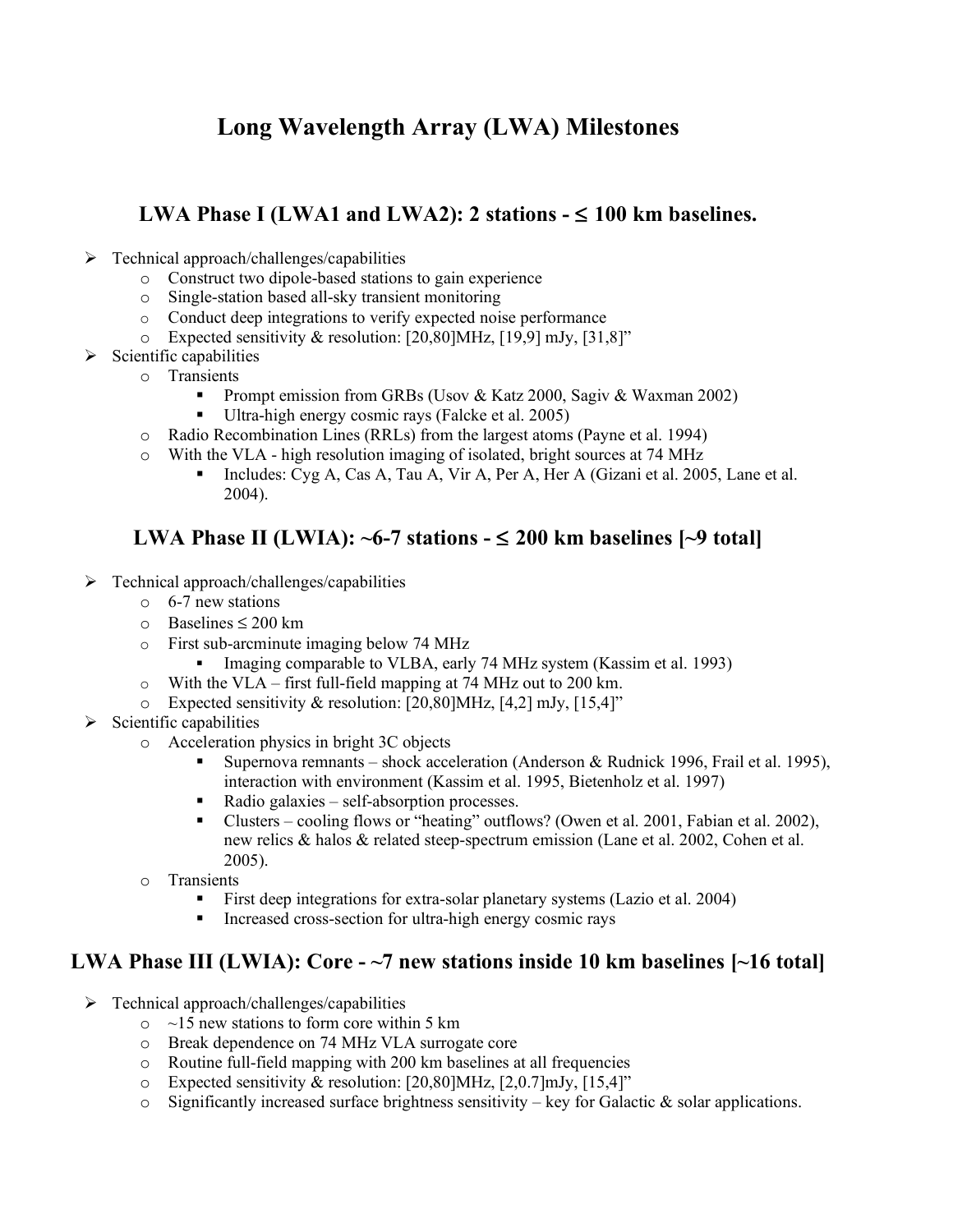- $\triangleright$  Scientific capabilities
	- o Probing acceleration processes in
		- Clusters the diffuse radio emission/merger connection precursor to Dark Energy (DE), Dark Matter (DM) studies (Kassim et al. 2001, Clarke et al. 2005)
		- Radio galaxies powerful evolutionary studies synchrotron aging (Carilli et al. 1991), pressure balance with X-ray gas (Krawczynski et al. 2003), first deep searches for high-Z radio galaxies (Rawlings et al. 1996)
	- o Acceleration, Turbulence, & Propagation in the ISM
		- Full Galactic SNR census find "missing SNRs", including sites of CR acceleration in youngest SNRs (Brogan et al. 2005a)
		- HII region tomography, deep, higher resolution core-based studies of RRLs from the cold ISM (Erickson et al. 1995)
		- ISM studies via scattering (Lazio et al. 1999) and thermal absorption (Lacey et al. 2001)
		- Galactic center magnetic field (LaRosa et al. 2005)
	- o Transients
		- Deep, wide-field imaging searches, e.g. Galactic center transients (Hyman et al. 2002), magnetar radio flares (Gaensler et al. 2005)
	- o Space Weather and Solar Radio Astronomy (Bastian 2004)
		- $\blacksquare$  LWA ~20-80 MHz compliment to Solar TErrestrial RElations Observatory (STEREO) 10 KHz – 16 MHz range.
		- Coronal Mass Ejections, Solar Energetic Particle Events (SEPs), Solar bursts and flares (Bastian et al. 2001, Cane et al. 2002)
		- Solar radar: LWA receiver, Arecibo or HAARP transmitter
		- FASR LWA triggered follow-ups, LWA based ionospheric calibration
	- o Ionospheric Physics
		- **Ionospheric waves, turbulence, & small-scale structure (Jacobson & Erickson 1992a,b)**

#### **LWA Phase IV (full LWA): ~ 34 new stations out to 400 km baselines [~50 total]**

- $\triangleright$  Technical approach/challenges/capabilities
	- $\circ$  ~28 new stations to complete LWA: 52 total stations
	- o 400 km baselines approach arc-second resolution at all frequencies
	- o Full field, broad-band imaging across LWA frequency range.
	- o Expected sensitivity & resolution: [20,80]MHz, [0.7,0.3] mJy, [8,2]"
- $\triangleright$  Scientific capabilities
	- o Cosmic Evolution with
		- Clusters of Galaxies Dark Matter and Dark Energy
			- Complete census of radio emission from clusters up to  $z = 1$  and beyond.
			- Cosmological evolution of DM via z-dependence of cluster mergers
			- DE equation of state by defining statistical sample of relaxed clusters (Allen et al. 2004)
			- Evolution of radio galaxies  $&$  clusters radio-X-ray connections (Cohen et al. 2003)
		- The High Redshift Universe High-Z Radio Galaxies and the EOR
			- Detection and study of the first supermassive black holes (De Breuck et al. 2000, Jarvis et al. 2001)
			- Search for localized HI absorption during the Epoch of Reionization & beyond (Carilli et al. 2001, Barkana & Loeb 2005(a,b), Loeb & Zaldarriaga 2005, Sethi 2005)
	- o Acceleration of Relativistic Particles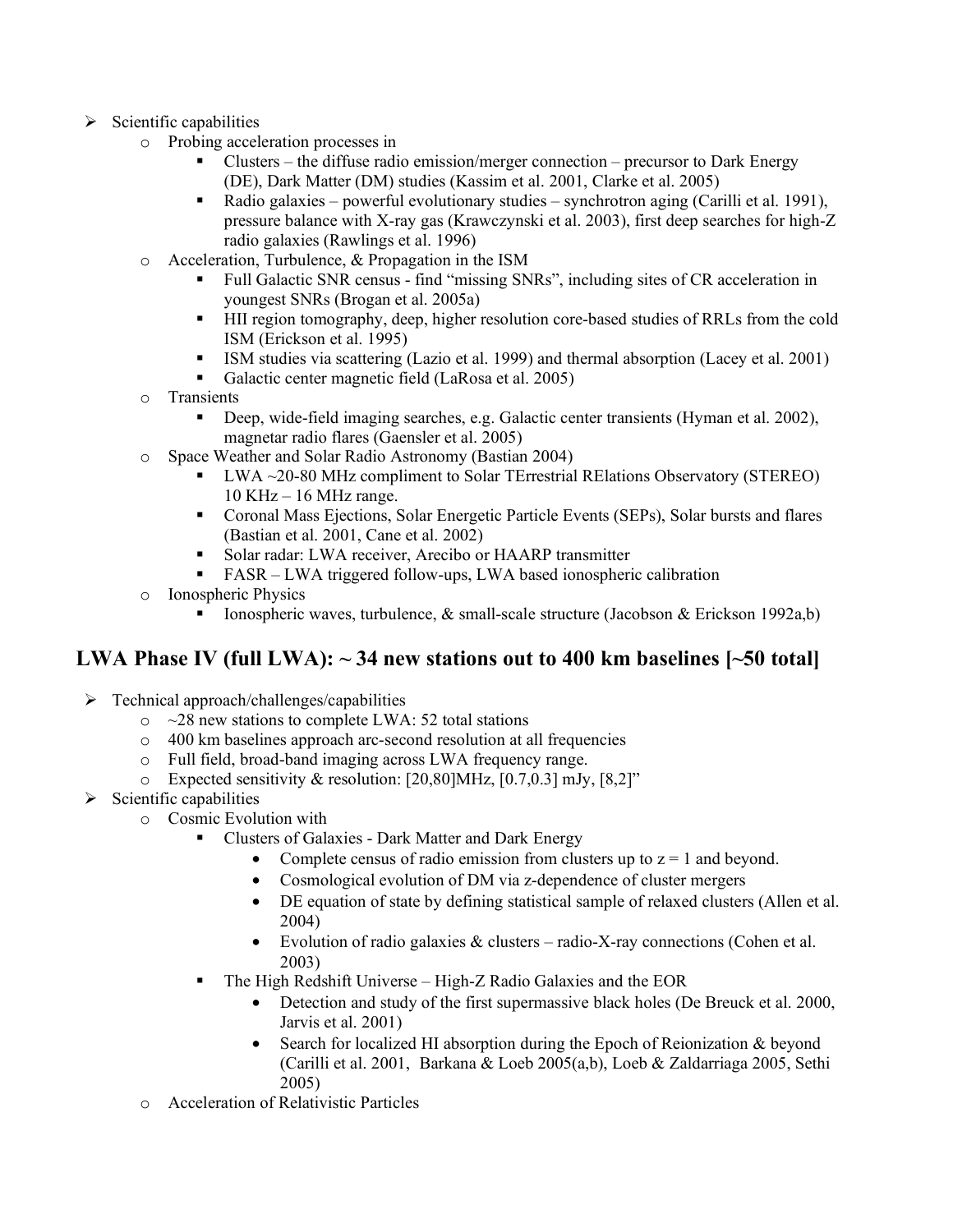- LWA-EVLA ultra-sensitive acceleration studies in:
	- Hundreds of SNRs & normal galaxies at energies up to  $10^{15}$  eV (Bietenholz et al. 2001, Delaney et al. 2005).
	- In thousands of radio galaxies  $\&$  clusters at energies up to  $10^{19}$  eV (Feretti et al. 2004) - low-γ e - population to test IC assumptions (Rudnick et al. 2005)
	- Test predictions of Fermi acceleration theory in all nonthermal sources (Reynolds & Ellison 1992)
	- Galactic center nonthermal filaments (LaRosa et al. 2004, Nord et al. 2004)
- o Ionospheric Physics
	- Real-time ionospheric modeling
	- **Interface with Global Ionospheric models.**
- o Planetary Science
	- Jupiter's nonthermal emission (dePater 2004)
	- Deep searches for extra-solar planets (Farrell et al. 2004)
	- Planetary radar with LWA receiver, Arecibo or HAARP transmitter
- o The interstellar medium (ISM) and beyond
	- Detailed probe of interaction between thermal and nonthermal sources in star-forming regions (Brogan et al. 2005b).
	- Resolve all Galactic SNRs and many in nearby galaxies.
- $\triangleright$  Opportunity: Astrophysical discovery space what is left?
	- $\sim 100$  MHz is the last, poorly explored spectral region
	- UWA increases both resolution  $\&$  sensitivity 2-3 OOM like going from EINSTEIN to CHANDRA
	- Unprecedented volume of space sampled
	- New observing paradigms: multi-beaming
	- o *The LWA efficiently exploits the last remaining areas of exploration space for radio astronomy – new discoveries anticipated*
		- *E.g. unexpected classes of coherent emitting sources (Hyman et al. 2005)*